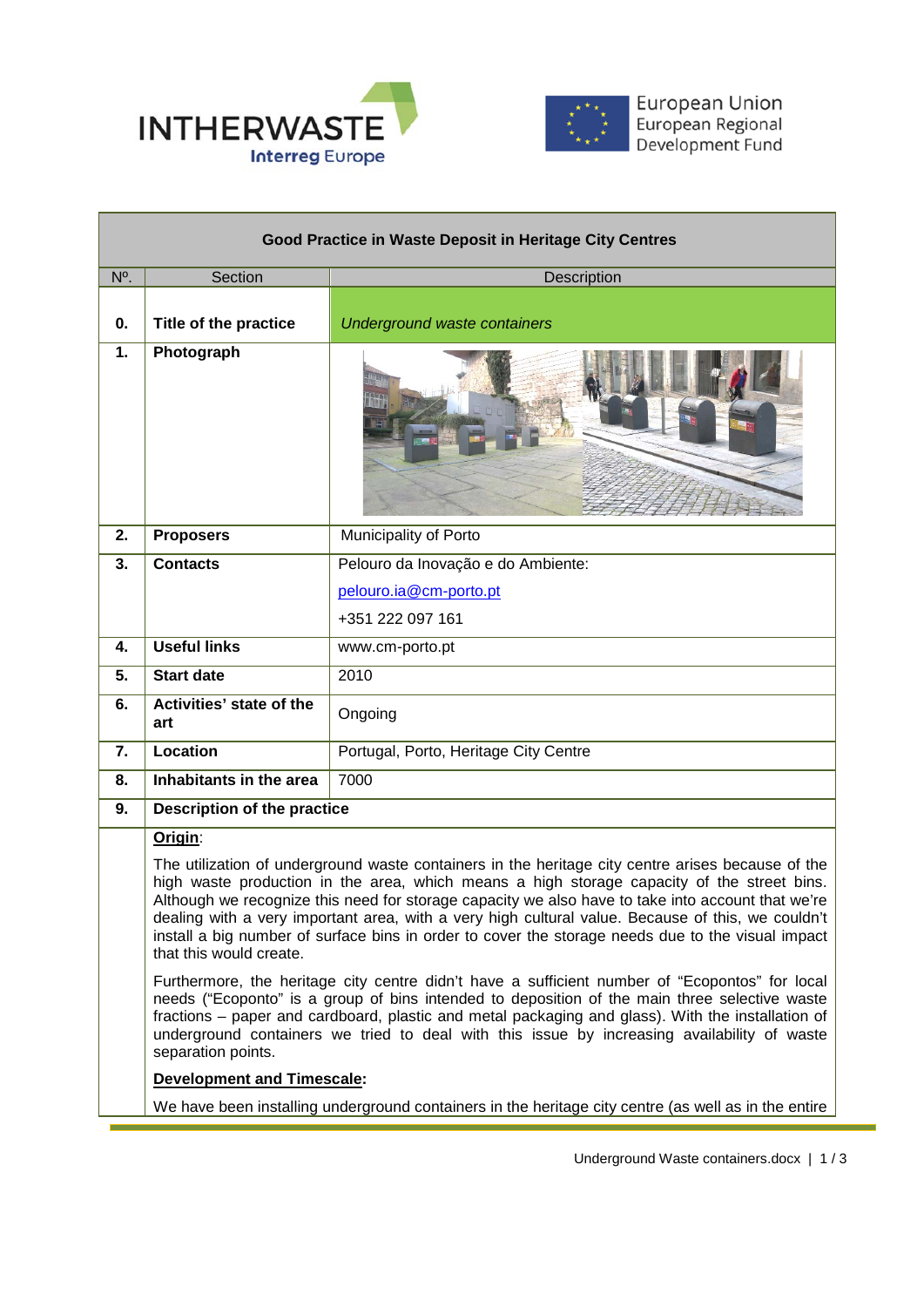



l, city) since 2010. At the moment, in the heritage city centre, we don't plan to install any more than the ones already in place.

# **Actors involved:**

The implementation of this system and the equipments instalation was promoted and executed by the municipality, including some of the equipments in the scoup of urban rehabilitation works.

In some cases, the underground containers were installed by private companies in their building recovery works.

## **Legal framework:**

The municipal legal and regulatory framework addressing the waste management issues defines that this kind of beans are the preferential system to be used when new bins are installed.

## **Financial framework:**

We can't be precise respecting the costs and revenues associated with the system. However we know that the increase in the storage capacity of the street bins decreased the demand for operational interventions. The number of visits needed to empty the bins decreased significantly, which has an impact in the operational costs.

There is no different model of financing applied to this system. The taxing model is the same in the entire city: the individual waste management fee depends on the water consumption.

#### **Use degree:**

We can't specify the number of users covered by these containers but we can state that all users in this area have 1 container less than 100 meters (the national reference value) away from their home or business.

| 10. | <b>Results</b>                                                                                                                                                                                                                                                                                      |  |  |
|-----|-----------------------------------------------------------------------------------------------------------------------------------------------------------------------------------------------------------------------------------------------------------------------------------------------------|--|--|
|     | Proven results:                                                                                                                                                                                                                                                                                     |  |  |
|     | 1. Number of containers                                                                                                                                                                                                                                                                             |  |  |
|     | In 2010, the heritage city centre had 106 containers, of which 94 were for the deposition of<br>unsorted waste and 12 for the selective deposition.                                                                                                                                                 |  |  |
|     | In 2016, we have only 76 containers, of which 59 are for the deposition of unsorted waste and 17<br>for the selective deposition.                                                                                                                                                                   |  |  |
|     | We reduced collection points by 28%. Nevertheless, although we reduced the total number of<br>collection points, we installed more bins for the selective collection. Therefore, the number of<br>points that are now equipped with bins for the selective fractions is higher than it was in 2010. |  |  |
|     | 2. Deposition capacity<br>In 2010, the heritage city centre had a total capacity of 258 500 litters for waste storage, of which<br>163000 liters were intended for unsorted waste and 95500 liters for selective deposition.                                                                        |  |  |
|     |                                                                                                                                                                                                                                                                                                     |  |  |
|     | In 2016, we have a total capacity of 352300 liters for waste storage, of which 158800 liters are for<br>unsorted waste and 193500 are for the selective deposition.                                                                                                                                 |  |  |
|     | We increased by 36% the storage capacity and in the selective deposition we were able to double<br>the capacity.                                                                                                                                                                                    |  |  |
|     |                                                                                                                                                                                                                                                                                                     |  |  |